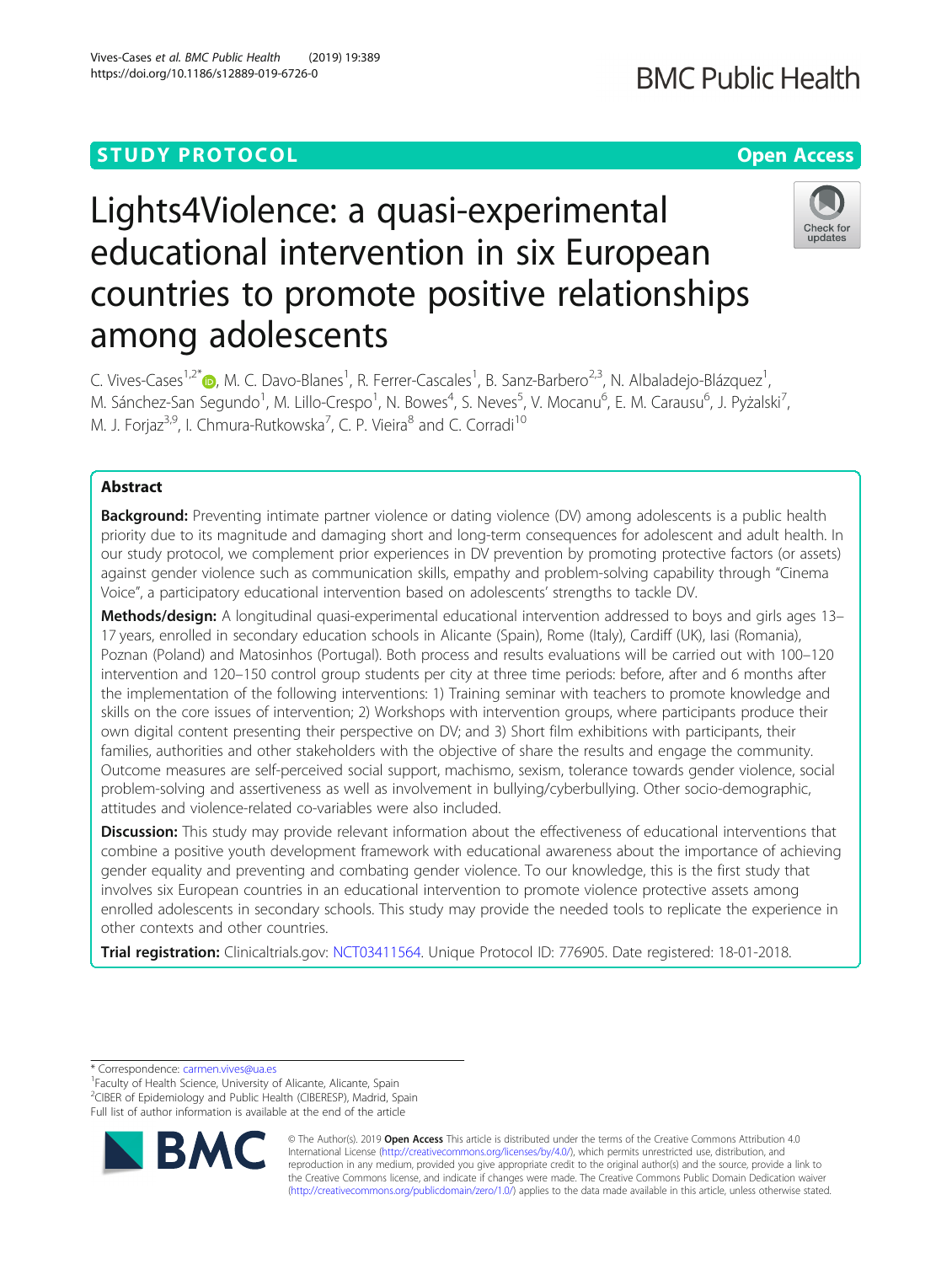# Background

There is a growing concern about how intimate partner violence (IPV) is increasingly appearing at earlier ages. In 9 of the 14 areas included in the WHO Multi-Country Study on Women's Health and Domestic Violence against Women, current physical and/or sexual IPV in the last 12 months among 15 to 24-year-old ever-partnered women was over 30%, with higher prevalence rates than those registered among women aged 25 years and older in most of the studied countries [\[1](#page-10-0)]. According to European Union Agency for Fundamental Rights (FRA), out of all women in an intimate partner relationship, 22% have experienced physical and/or sexual violence since the age of 15 [[2\]](#page-10-0).

Studies conducted in the United States, where the majority of the studies on this form of gender-based violence are carried out, showed that 20.9% of students had experienced some form of physical and/or sexual dating violence (DV), which is defined as the perpetration of violence by at least one member of an unmarried couple on the other member within the context of dating or courtship [\[3](#page-10-0)]. When studies include psychological violence, the prevalence of this type of gender-based violence increases to 65% [[4,](#page-10-0) [5](#page-10-0)]. DV can also take forms of cyber-violence conducted by computer mediated communication tools. It has been estimated that.17% of the cyberbullying perpetrators targeted a former boyfriend/ girlfriend  $[6, 7]$  $[6, 7]$  $[6, 7]$  $[6, 7]$ .

In addition, DV has been associated with an increase in other violence-related behaviors, including substance use, depression, suicidal behavior, poorer educational outcomes, post-traumatic stress, unhealthy weight control and risky sexual behavior  $[8]$  $[8]$  $[8]$ . Moreover, DV can be a precursor to IPV throughout the adult union later in life [[9](#page-10-0)].

In case of gender-based violence or DV among adolescents, we undoubtedly deal with a hidden problem and "gray zone" of youth reality. Due to adults' ignorance, gender stereotypes and turning a blind eye we know little about forms, consequences and coping strategies adopted by teenagers who experience gender-based violence although such knowledge is necessary for us to be able to provide care and effective help and assistance to silent victims. The research suggests that teenagers' silence over the problems of gender-based violence is the answer to attitudes presented by adults and the cultural climate surrounding gender identity, gender roles and sexuality  $[10-12]$  $[10-12]$  $[10-12]$ . Many parents are often unaware of the problem and they hardly ever discuss it with their children. Many members of societies, still believes in many myths about "natural" male and female features, needs and sexual behaviors. What is more, many forms of gender-based violence are considered an inherent element of a man-woman or boy-girl relation. This combination of factors; adults turning gender and sexuality issues in teenage relations into taboo subjects, the lack of training and support for professionals in the schooling systems to competently address these issues, absence of sexual education, highly internalized gender stereotypes and prejudice cause victims to be ashamed and fear stigmatization. Thus, they rarely share their problems with adults or seek help [[13](#page-10-0)–[17](#page-10-0)].

Considering the complexity of gender violence, since the 1990's, actions have been taken at a European level to eliminate any form of violence against women, including IPV and DV. The European Parliament, the European Council and the European Commission have adopted resolutions, conclusions and strategies about violence against women in general (as a violation of human rights), as well as specific types of violence, such as stalking, honor crimes, and female genital mutilation, among others [[18](#page-10-0), [19](#page-10-0)]. The Council of Europe Convention on Preventing and Combating Violence against Women and Domestic Violence is one of the more recent and significant treaty aiming to create a legal framework at pan-European level to protect women against all forms of violence, and prevent, prosecute and eliminate violence against women and domestic violence (CE, 2011) [\[20\]](#page-10-0).

However, there is still a lack of comparative cross-national studies that assess strategies and interventions related to this issue in different European Member States and that evaluate their relative effectiveness in preventing violence among vulnerable populations such as adolescents.

# Tackling dating violence and promoting positive relationships

Public health research and interventions have begun to focus on positive health, in which actions in health look to so called "health assets" or what individuals, families and communities can do to increase their level of control over and improvement of their health [[21\]](#page-10-0). This model of positive health emphasizes the origins of good health and has become a point of departure for the development of health promotion interventions [\[22](#page-10-0)–[24\]](#page-10-0).

Programs have been carried out in both the educational and social contexts that focus both on primary prevention (directed at the whole population) and secondary prevention (directed at youth at risk, such as children of women affected by gender violence) focused on gender violence in young people and adolescents. These programs focus on training on incidence and prevalence of violence, myths, power, traditional gender roles, and resources available for victims and perpetrators [[25,](#page-10-0) [26](#page-10-0)]. Evaluations of these interventions show significant changes in the risks of physical, psychological and sexual violence in both boys and girls [\[27](#page-10-0)–[30](#page-11-0)].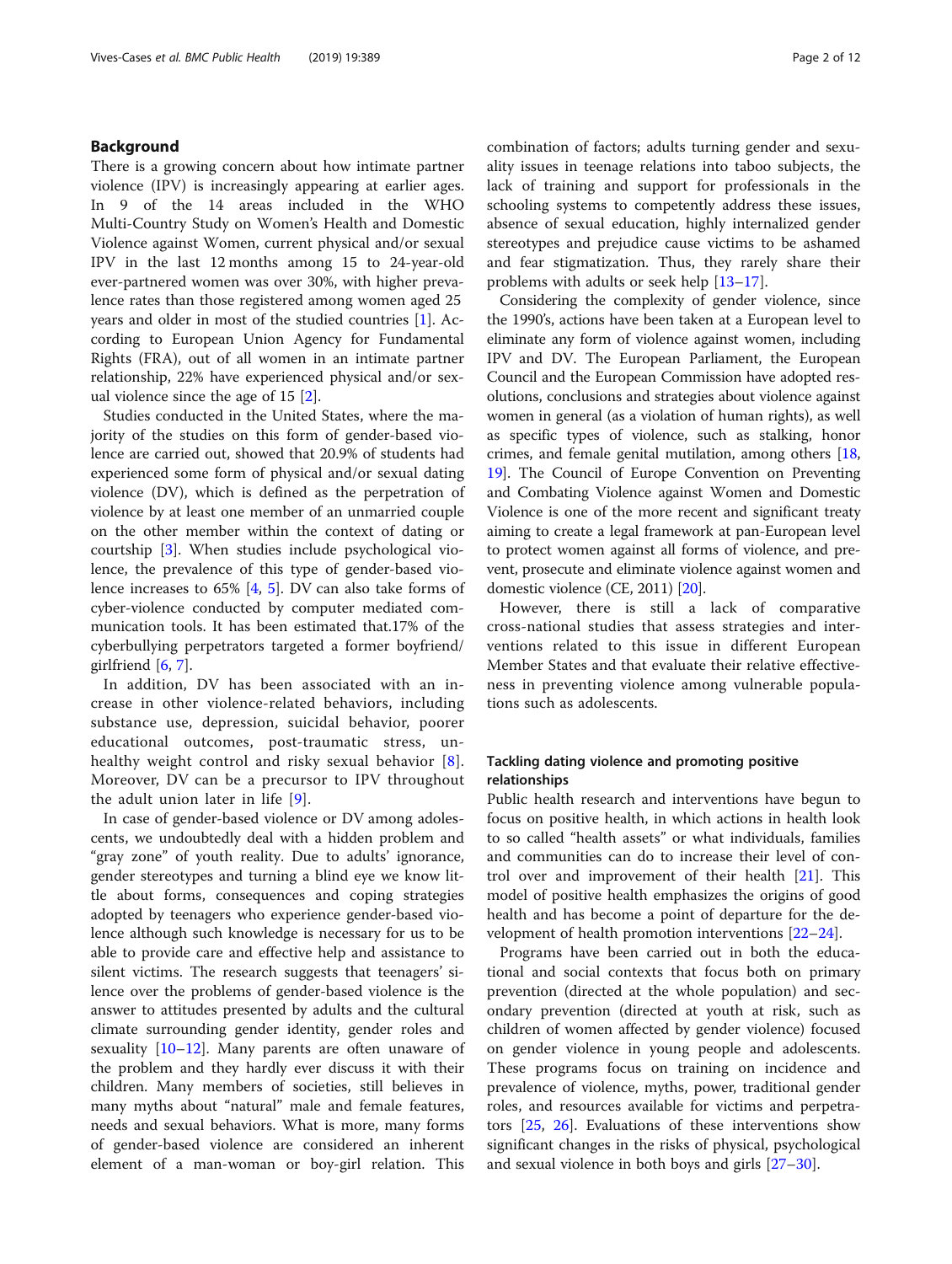The program proposed in this project shares some of the above-mentioned elements, but its objectives relate to the promotion of protective factors (or assets) to prevent gender violence. These assets are related to the capacity for communication, empathy, pro-social abilities, anger management, perspective taking and non-violent conflict resolution [\[31](#page-11-0)]. In this sense, it uses a model for positive youth development, centered on individual, family and community efforts to improve and gain control over health [\[32](#page-11-0)]. The model emphasizes youth strengths, stressing the development of capacities (personal, moral, cognitive, conceptual and social) that support young people in resisting risk factors, and reducing or confronting behavior problems such as drug use, risky sexual relationships, antisocial behaviors and depression problems [\[33](#page-11-0)]. These capacities are related to resources and assets that provide the necessary support and experiences to avoid and deal with risky situations, or to reduce their severity or con-sequences when they take place [\[34](#page-11-0)].

To our knowledge, there are no studies that evaluate dating violence prevention programs aimed at promoting protective assets in young people with the focus on positive youth development. The results obtained in the programs focused on youth violence and bullying are promising [\[35](#page-11-0)]. Active participation and the use of tools that appeal to young people, such as video and short films, are also characteristics that help address health assets, given their role in motivating young people to adopt a more active role in carrying out the program activities [[36](#page-11-0)].

This paper describes the study protocol that our team will use to implement and evaluate the *Lights4Violence* project [[37](#page-11-0)], a research action funded by the European Commission Directorate-General for Justice and Consumers Rights, Equality and Citizen Violence Against Women Program 2016, under the grant agreement number 776905, for the period 2017–2019.

# Methods

# **Objectives**

The overall goal of this study is to contribute to evidence-based strategies to prevent dating violence focused on adolescents' strengths and capabilities to develop positive relationships with their peers rather than gender violence risk factors. Our objective is to implement and evaluate the effectiveness of an educational intervention, titled "Filming Together to See Ourselves in a New Present", to promote dating violence protective assets among secondary school students from different European cities (Alicante, Rome, Iasi, Matosinhos, Poznan and Cardiff). More specifically, it aims to:

- 1) Enable adolescents to acknowledge IPV-related protective factors that are present in themselves, their families, the school and other closed settings, and to know how to properly use them;
- 2) Contribute to education and awareness-raising about the importance of positive interpersonal relationships based on esteem and trust;
- 3) Support adolescents in challenging sexist and tolerant attitudes towards gender-based violence and dating violence;
- 4) Promote skills for management of problems and conflicts through interpersonal communication, mediation and negotiation among youth; and,
- 5) Empower young people to claim their rights and those of their peers to be held in esteem and to protect themselves from at-risk or abusive relationships.

In order to respond to these aims, we will also work with secondary school teachers and engage them with research teams in the implementation of the activities and the core interventions of the project.

#### Study design

The study is a longitudinal quasi-experimental educational intervention with a quantitative evaluation. The evaluation will be carried out using an on-line questionnaire distributed to the intervention and the control groups at three time periods: before starting the program (baseline), after finishing the study - including the dissemination phase - (time 1 or T1) and six months after implementation (time 2 or T2). A process evaluation will also be carried out with intervention groups.

# Sample size calculation

A statistical power analysis was performed for sample size estimation, based on data from a previous published random-effects meta-analysis of 23 studies about school-based interventions aimed to prevent violence and negative attitudes in teen dating relationships [\[38](#page-11-0)]. The effect sizes (ES) in this meta-analysis for teen dating violence attitudes was  $g = 0.14$ , 95% CI (0.10, 0.19), indicating a significant effect size estimation according to Cohen (1998) criteria [[39\]](#page-11-0). With an alpha =  $.05$  and power = 0.90, the projected sample size needed for this effect size, according to G\*Power v. 3.1.9.2, was approximately  $n = 430$  to detect statistical differences between intervention and control groups in our study. We finally proposed total sample size ranking from 600 to 700 (by each, control and intervention group) to ensure the minimum of 450 in the post-intervention evaluations.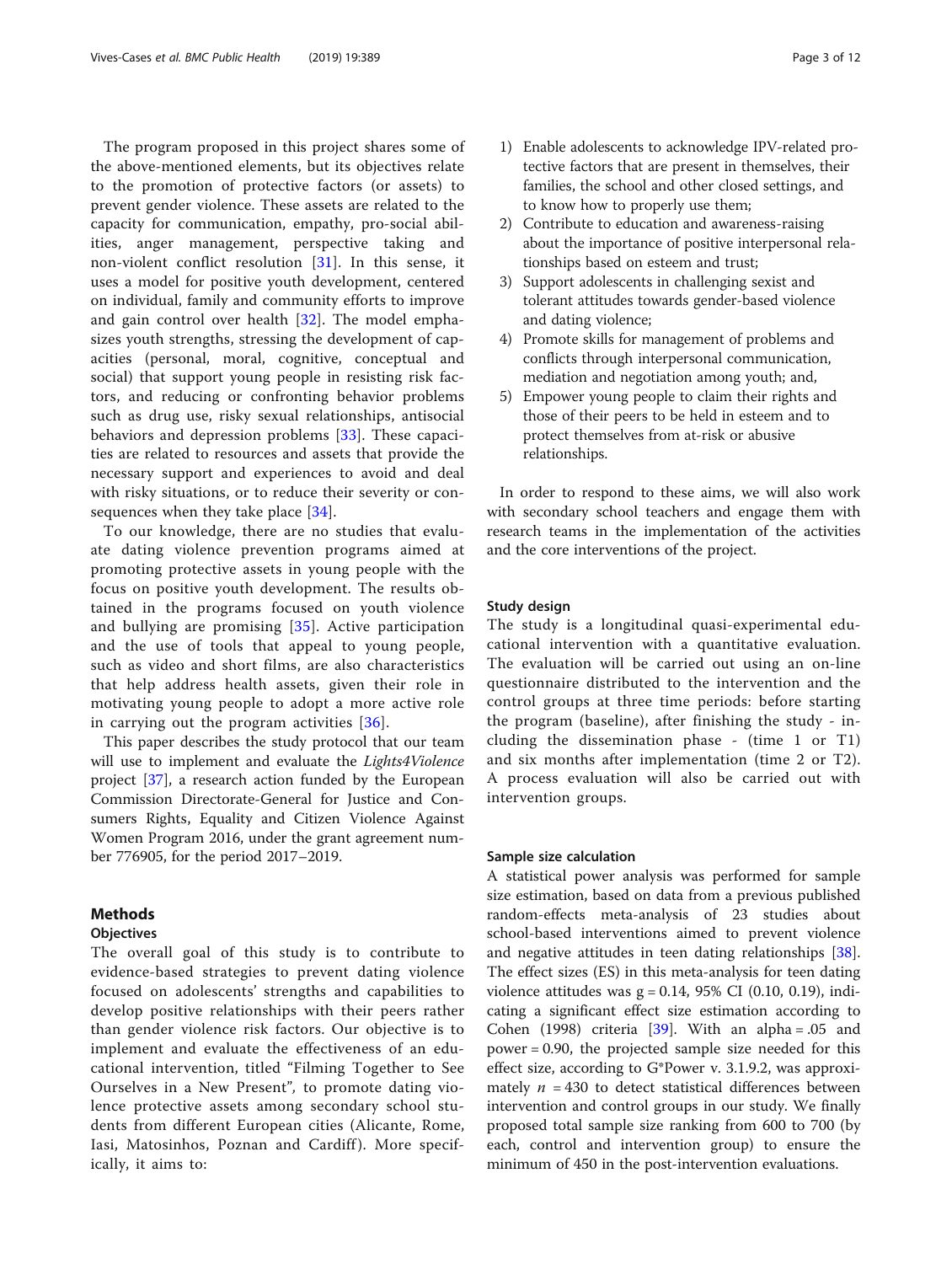#### Participants' recruitment

Two groups of students will be assigned either an intervention or control condition, respectively. The intervention group will be composed of 100–120 boys and girls aged between 13 and 16–17 years, studying in secondary schools in each targeted city. The control group will be composed of 120–150 students by city from other schools with similar socioeconomic characteristics (relating to social characteristics and school location).

The selection of schools will be carried out by contacting different secondary education centers from the city as considered appropriate by the members of the research team (non-random sample). The program contents will be presented, and the possibility to participate will be offered. The intervention group will be selected from among the students whose schools accept participation in the study (total sample about 750 students). The control group will be made up of students from schools with social characteristics like those that will implement the intervention. The students from the control and the intervention groups will have the same composition in terms of age, sex and academic course. Control and intervention groups will belong to different educational centers in order to avoid contamination. This is a wait-list control study, that is, those schools that participate in the project as a part of the control group will be offered the possibility of participating in teacher training, access to guides and manuals generated by the project and may be able to carry out the intervention in the future (i.e., when the intervention is finished in the intervention group) with our support.

# Lights4Violence Core intervention through "cinema voice"

The core intervention will be developed in five modules, mainly addressed to students except for the two firsts, which will also include secondary school teachers. These five modules comprise between 15 and 17 sessions of approximately 50 min. They will be distributed in ordinary class schedules, involving the teaching staff who has participated in the aforementioned training seminar. See Tables [1](#page-4-0) and [2](#page-5-0) for more details about sessions.

In addition, we planned to organize two types of dissemination activities. Firstly, a short film exhibition with the support of the city hall and other public institutions. The objective is to provide a space where participants can voluntary present their video capsules and briefly explain the production process. After the students' brief presentations, the short films will be shown. The public attendees of the event (professors of the schools of the city and province, other students, participants and non-participants, family members, authorities and others involved in the fight against gender violence) will have the opportunity to become familiar with the project and get to know the protective assets of DV that were identified by participants and put into the scenes of the video capsules and short films. All participants will receive a certificate and a prize as acknowledgement of their active participation in the project. And, secondly, the development of teaching guides for the use of resulting short films in other professors' classrooms. This second activity is designed to facilitate the use of the resulting material by secondary professors that want to address topics related to equality and personal respect in couple relationships in their classes.

# Implementation plan

This study is expected to last 24 months (from December 2017 to December 2019). Its implementation integrates three parts with activities related to the core intervention of the project, evaluation and communication and dissemination. They are further described and scheduled in Table [3](#page-5-0).

# Evaluation design

Three types of evaluation are planned: formative, results and process evaluation.

Formative Evaluation: Prior to the implementation of the program in the whole sample, an evaluation pilot study will be carried out with a minimum of 20 students (10 boys and 10 girls) per country who are finishing the same grade as those who will later receive the intervention. This pilot study aims: 1) to determine the competencies and capacities of the participants to carry out the on-line questionnaire; 2) to measure the time it takes the students to complete the questionnaire; and, 3) to carry out an internal validation of the questionnaire among the study population by calculating internal consistency and validity indices. The obtained results will be shared among the members of the consortium in order to evaluate possible adaptations considered necessary.

Results Evaluation: A results evaluation will be applied to all students, both in the intervention and control groups at the same time. An on-line questionnaire will be developed in order to evaluate the program results. This will take place in a technology classroom during two classes, preferably before and after the morning break, with a maximum duration of an hour and 15 minutes. For the purposes of the evaluation, the dependent variables will be collected from the following scales:

Student Social Support Scale- Assesses the student's perceived emotional, appraisal, informational, and instrumental social support received from teachers, parents, close friends, and peers. Students rate each behavior on two dimensions: availability (6-point rating scale) and importance  $(3$ -point rating scale)  $[40]$  $[40]$  $[40]$ .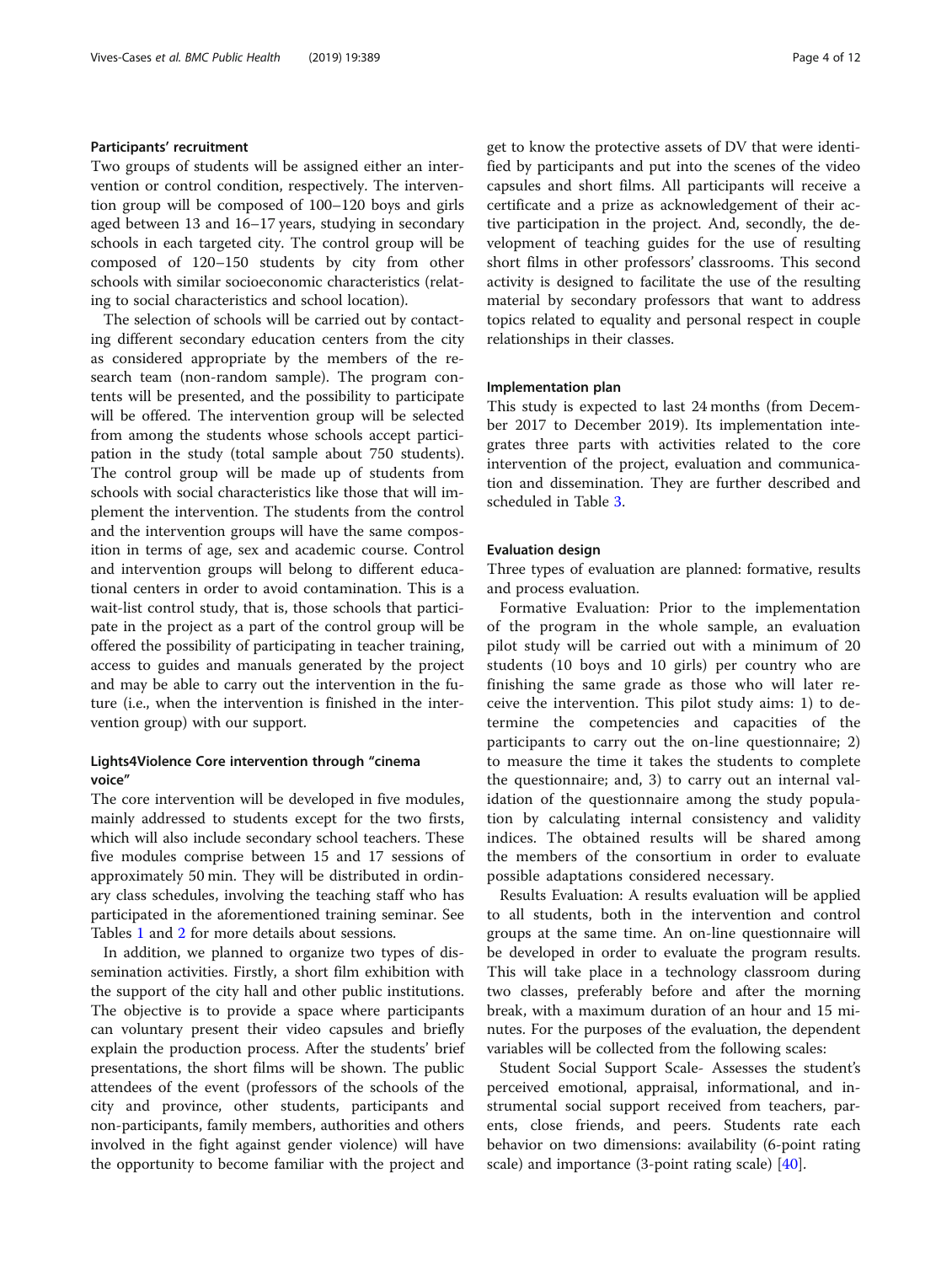# <span id="page-4-0"></span>Table 1 Overview of Lights4Violence intervention modules 1 and 2

| MODULE 1: ASSETS FOR POSITIVE ADOLESCENT DEVELOPMENT AND THE PROMOTION OF HEALTHY COUPLE RELATIONSHIPS |                                                                     |                            |  |  |  |  |  |
|--------------------------------------------------------------------------------------------------------|---------------------------------------------------------------------|----------------------------|--|--|--|--|--|
| <b>SESSIONS</b>                                                                                        | <b>ACTIVITIES</b>                                                   | TIME/ACTIVITY (in minutes) |  |  |  |  |  |
| Session 1: Assets for positive adolescent development                                                  | Presentation                                                        | 10                         |  |  |  |  |  |
|                                                                                                        | Identifying health and wellbeing<br>in images                       | 15                         |  |  |  |  |  |
|                                                                                                        | Understanding assets for development:<br>what and where are they?   | 15                         |  |  |  |  |  |
|                                                                                                        | Linking family, school and community<br>assets with personal assets | 20                         |  |  |  |  |  |
| Session 2: Building a positive common language                                                         | Presentation                                                        | 10                         |  |  |  |  |  |
|                                                                                                        | Phase 1: Reading and adding text to<br>illustrations                | 20                         |  |  |  |  |  |
|                                                                                                        | Phase 2: Group discussion                                           | 30                         |  |  |  |  |  |
| Session 3: Identifying assets that promote                                                             | Presentation                                                        | 10 <sup>°</sup>            |  |  |  |  |  |
| healthy couple relationships                                                                           | Phase 1: Reading and activity 1                                     | 10 <sup>°</sup>            |  |  |  |  |  |
|                                                                                                        | Phase 2: Group work activity 2                                      | 20                         |  |  |  |  |  |
|                                                                                                        | Phase 3: Group discussion                                           | 20                         |  |  |  |  |  |
| MODULE 2: COMPETENCES THAT PROMOTE<br>HEALTHY COUPLE RELATIONSHIPS                                     |                                                                     |                            |  |  |  |  |  |
| Session 1: Rebunking myths and irrational beliefs                                                      | Presentation                                                        | 10 <sup>°</sup>            |  |  |  |  |  |
|                                                                                                        | Myth or reality?                                                    | 15                         |  |  |  |  |  |
|                                                                                                        | Rebunking false beliefs                                             | 20                         |  |  |  |  |  |
|                                                                                                        | Ten characteristics of healthy<br>people                            | 15                         |  |  |  |  |  |
| Session 2: Anger, self control and problem resolution                                                  | Presentation                                                        | 10 <sup>2</sup>            |  |  |  |  |  |
|                                                                                                        | Wrinkled paper technique for working<br>anger                       | 10 <sup>2</sup>            |  |  |  |  |  |
|                                                                                                        | Relaxation technique for working with<br>self-control               | 15                         |  |  |  |  |  |
|                                                                                                        | BROEV technique for problem solution                                | 15                         |  |  |  |  |  |
| Session 3: Social skills, assertiveness and self-esteem                                                | Presentation                                                        | 10 <sup>°</sup>            |  |  |  |  |  |
|                                                                                                        | Communication styles and empathy                                    | 15                         |  |  |  |  |  |
|                                                                                                        | Assertiveness: the sandwich technique                               | 20                         |  |  |  |  |  |
|                                                                                                        | Strengthening self-esteem                                           | 15                         |  |  |  |  |  |
| Session 4: Creating Stories about positive couple                                                      | Presentation                                                        | 10 <sup>°</sup>            |  |  |  |  |  |
| relationships                                                                                          | Creating stories about positive couple<br>relationships             | 25                         |  |  |  |  |  |
|                                                                                                        | Sharing our stories                                                 | 20                         |  |  |  |  |  |

Questionnaire for Evaluating School Social Climate, Factor 1 - This is a questionnaire that assesses school social climate. It displays a stable factorial structure in two social climate factors: 1) relative to the school and 2) relative to the teaching staff. In this project we will use factor 1 only. The eight items that saturate the first factor are indicative of the capacity for assistance, respect, safety and comfort, as perceived in the school center. Items are rated on a 5-point Likert-type scale, from strongly agree to strongly disagree [[41](#page-11-0)].

Maudsley Violence Questionnaire- Measures a range of cognition relating to violent behavior drawn from clinical and theoretical perspectives. This measure integrates justification of violence in response to threatened self-esteem and the legitimization of violence as central elements. Participants are asked to rate a series of statements as "true" or "false". The scale is comprised of two factors: 'machismo' (42 items) and 'acceptance of violence' (14 items) [\[42\]](#page-11-0).

The Ambivalent Sexism Inventory - A 22-item self-reported measure of sexism. Respondents indicate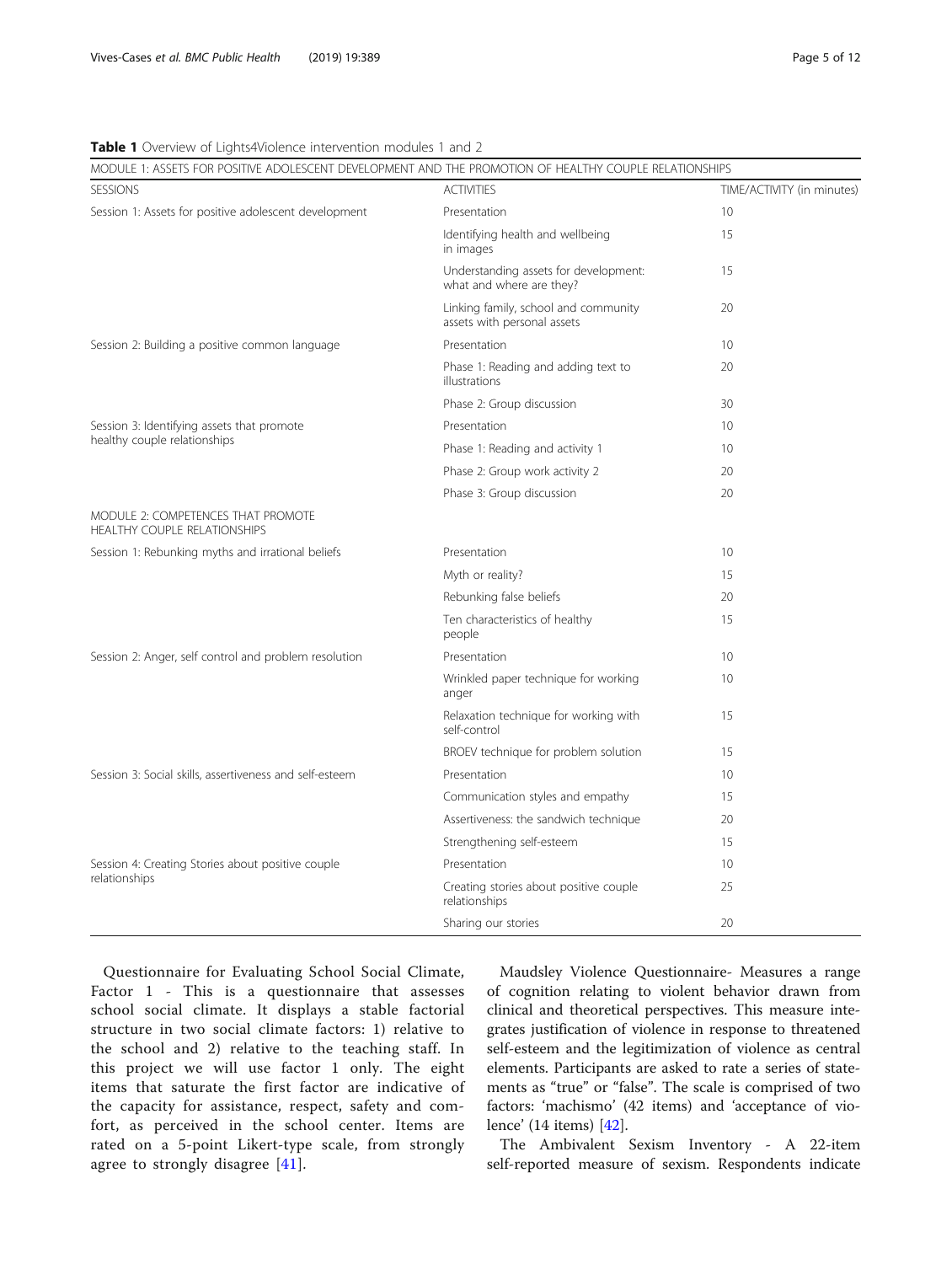| MODULE 3: PRE-PRODUCTION OF SHORT FILMS                                      |                                                                  |                            |  |  |  |  |
|------------------------------------------------------------------------------|------------------------------------------------------------------|----------------------------|--|--|--|--|
| <b>SESSIONS</b>                                                              | <b>ACTIVITIES</b>                                                | TIME/ACTIVITY (in minutes) |  |  |  |  |
| Session 1: Constructing creative ideas about<br>healthy couple relationships | Clarifying ideas                                                 | 10                         |  |  |  |  |
|                                                                              | Learning to synthesize ideas                                     | 15                         |  |  |  |  |
|                                                                              | Brainstorming                                                    | 30                         |  |  |  |  |
| Session 2: From idea to plot                                                 | Learning about the plot                                          | 10                         |  |  |  |  |
|                                                                              | In search of the SW and 1H                                       | 15                         |  |  |  |  |
|                                                                              | Refining and transforming<br>ideas into a plot                   | 30                         |  |  |  |  |
| Session 3: The final Plot!                                                   | Sharing Our stories                                              | 55                         |  |  |  |  |
| Session 4: From plot to literary and<br>technical script                     | Before beginning we need to know                                 | 15                         |  |  |  |  |
|                                                                              | Practicing the development of a literary<br>and technical script | 20                         |  |  |  |  |
|                                                                              | What shot do we choose?                                          | 20                         |  |  |  |  |
| Session 5: The final script                                                  | Our script                                                       | 40                         |  |  |  |  |
|                                                                              | What does what                                                   | 15                         |  |  |  |  |
| MODULE 4: PRODUCTION 3, 2, 1 ACTION!                                         |                                                                  |                            |  |  |  |  |
| Session 1: Getting ready                                                     | Scenography and general rehearsal                                | 110                        |  |  |  |  |
| Session 2: Filming                                                           | Silence, camera andaction!                                       | $110 - 165$                |  |  |  |  |
| MODULE 5: POST-PRODUCTION                                                    |                                                                  |                            |  |  |  |  |
| Session 1: Deciding about the assemblage                                     | What story do you want to tell?                                  | 55                         |  |  |  |  |
| of our video capsules                                                        | Viewing and sharing our short film                               | 55                         |  |  |  |  |

<span id="page-5-0"></span>Table 2 Overview of Lights4Violence intervention modules 3, 4 and 5

Table 3 Project "Lights4Violence" Implementation planning in months from December 2017 to December 2019

| Month number                                                        | $\mathcal{L}$ |                     |          |    |       |       | 9                   | 10      |          |          | 13       | 14       | 15           | 16       | $\frac{1}{2}$             | 18           | 19       | 20       | 21       | 22       | 23       | 24           |
|---------------------------------------------------------------------|---------------|---------------------|----------|----|-------|-------|---------------------|---------|----------|----------|----------|----------|--------------|----------|---------------------------|--------------|----------|----------|----------|----------|----------|--------------|
| Core Interventions of the project                                   |               |                     |          |    |       |       |                     |         |          |          |          |          |              |          |                           |              |          |          |          |          |          |              |
| 1. Preparatory tasks                                                |               | $X$ $X$ $X$ $X$ $X$ |          |    |       |       |                     |         |          |          |          |          |              |          |                           |              |          |          |          |          |          |              |
| 2.Seminar "Promoting Violence<br>Protective Assets together"        |               |                     |          |    |       | X X   |                     |         |          |          |          |          |              |          |                           |              |          |          |          |          |          |              |
| 3. Workshop "Filming Together to<br>see Ourselves in a New Present" |               |                     |          |    |       |       |                     | $X$ $X$ | X        | X        | $\times$ | $\times$ | $\mathsf{X}$ | $\times$ | X.                        | $\mathsf{X}$ |          |          |          |          |          |              |
| 4. Short film exhibitions                                           |               |                     |          |    |       |       |                     |         |          |          |          |          |              |          |                           |              | X        | $\times$ |          |          |          |              |
| 5. Short films teaching guide                                       |               |                     |          |    |       |       |                     |         |          |          |          |          |              |          |                           |              | X        | $\times$ | $\times$ | X        | $\times$ |              |
| Project Evaluation                                                  |               |                     |          |    |       |       |                     |         |          |          |          |          |              |          |                           |              |          |          |          |          |          |              |
| 1.Action plan evaluation                                            | $X \times$    |                     |          |    |       |       |                     |         |          |          |          |          |              |          |                           |              |          |          |          |          |          |              |
| 2. Recruitment of participants                                      |               |                     |          |    |       | X X X |                     |         |          |          |          |          |              |          |                           |              |          |          |          |          |          |              |
| 3.Selection battery tests                                           | X X X         |                     |          |    |       |       |                     |         |          |          |          |          |              |          |                           |              |          |          |          |          |          |              |
| 4. Computer-based evaluation tool                                   |               |                     | X X X X  |    |       |       |                     |         |          |          |          |          |              |          |                           |              |          |          |          |          |          |              |
| 5. Pilot testing                                                    |               |                     |          |    |       |       |                     | $X$ $X$ | $\times$ |          |          |          |              |          |                           |              |          |          |          |          |          |              |
| 6. Data evaluation recruitment & analyses                           |               |                     |          |    |       |       |                     |         | X        | X        | $\times$ | X        | $\times$     | $\times$ | $\times$                  | $\times$     | $\times$ | $\times$ | $\times$ | $\times$ | X        | $\mathsf{X}$ |
| Communication and Dissemination                                     |               |                     |          |    |       |       |                     |         |          |          |          |          |              |          |                           |              |          |          |          |          |          |              |
| 1. Communication & dissemination plan                               | X X X         |                     |          |    |       |       |                     |         |          |          |          |          |              |          |                           |              |          |          |          |          |          |              |
| 2. Web sites                                                        | X X X         |                     | $\times$ | X. |       |       | $X$ $X$ $X$ $X$ $X$ |         | $\times$ | $\times$ | $\times$ | $\times$ | $\times$     | $\times$ | $\times$                  | $\times$     | $\times$ | $\times$ | $\times$ | $\times$ | Χ        | X            |
| 3.Social media                                                      |               |                     |          | XX | X.    |       | x x x x             |         | $\times$ | X        | $\times$ | X        | $\times$     | Χ        | $\times$                  | X            | X        | X        | X        | $\times$ | Χ        | X            |
| 4.Journals                                                          |               |                     |          |    | X.    |       | X X X X             |         | $\times$ | $\times$ | $\times$ | $\times$ | $\times$     | $\times$ | $\times$                  | $\times$     | X        | X        | X        | $\times$ | X        | $\mathsf{X}$ |
| 5.Newsletters, professional magazines                               |               |                     |          | XX | $X -$ |       | X X X X             |         | $\times$ | X        | X        | $\times$ | $\times$     | $\times$ | $\boldsymbol{\mathsf{X}}$ | Χ            | $\times$ | X        | X        | X        | Χ        | $\mathsf{X}$ |
| 6. National and international conferences                           |               |                     |          |    |       |       |                     |         |          |          |          |          |              |          | X.                        | $\times$     | X X      |          | $\times$ | $\times$ | X        | $\mathsf{X}$ |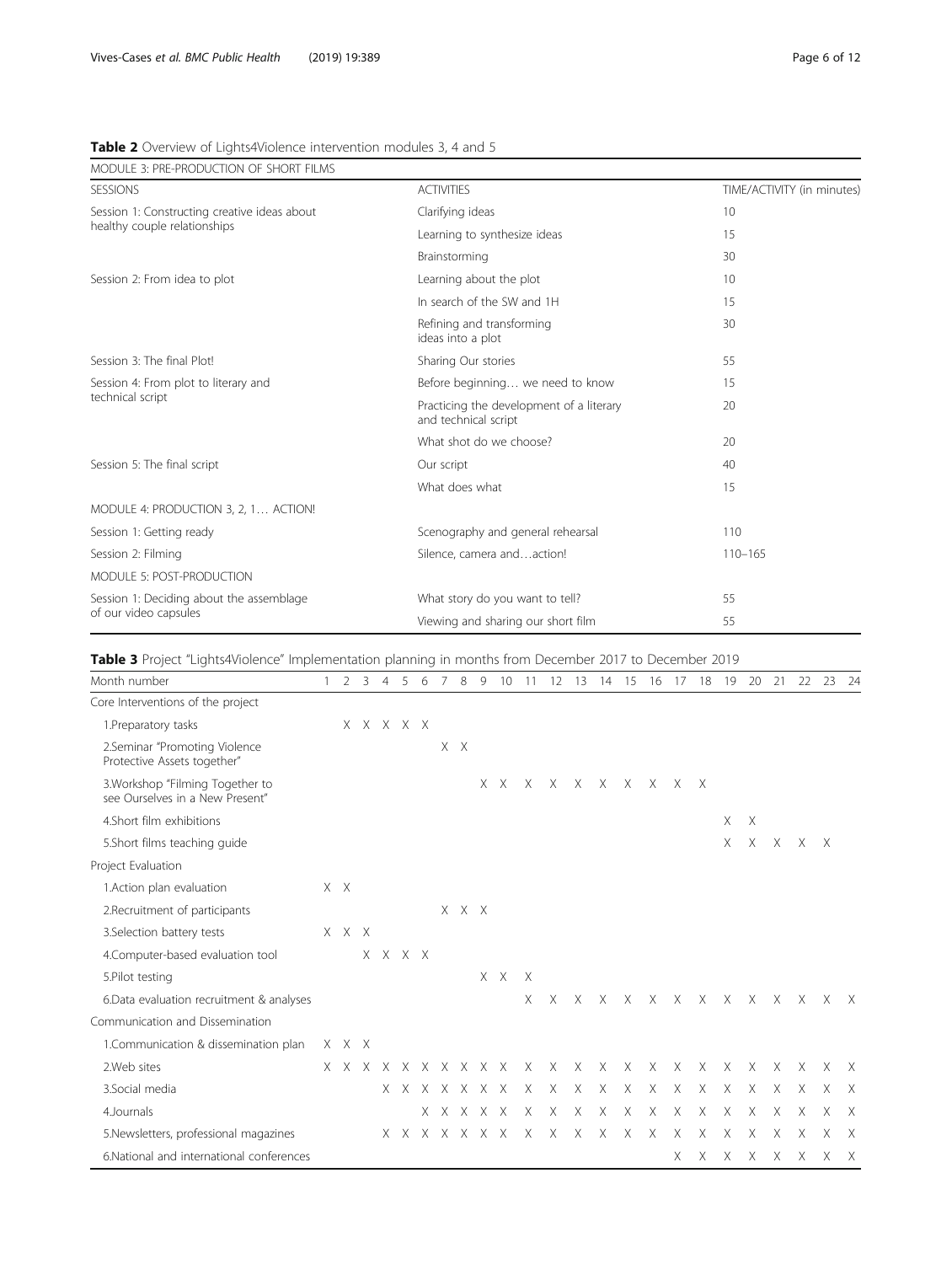their level of agreement, on a 6-point Likert-type scale, with various statements. It is composed of two sub-scales whose items may be independently added for sub-scale scores or may be averaged for an overall composite sexism score. The first sub-scale is the hostile sexism scale, which is composed of 11 items designed to assess an individual's position on the dimensions of dominative paternalism, competitive gender differentiation, and heterosexual hostility, as previously defined. The second sub-scale is the benevolent sexism scale, which is composed of 11 items that aim to assess an individual's position on the dimensions of protective paternalism, complementary gender differentiation, and heterosexual intimacy, as previously defined [\[43\]](#page-11-0).

Social Problem-Solving Inventory-Revised Scale- A brief scale of 25 items that measures young people's ability to resolve their social problems. Items are answered in a 5-point Likert-type scale, ranging from "this is not true" to "extremely true". Items are distributed in five sub-scales (5 items in each subscale) that evaluate functional and dysfunctional aspects of the ability to problem solve. The functional dimension is evaluated through two sub-scales: Positive Problem Orientation and Rational Problem Resolution; while the dysfunctional dimension is evaluated through the sub-scales Negative Problem Orientation, Avoidance Style and Impulsivity/ Carelessness Style. These five dimensions allow obtaining a total score that corresponds to a general estimation of the ability to solve problems, in addition to the average scores in each dimension [\[44](#page-11-0)].

Aggression Questionnaire-Refined- Measures four aspects of aggression: Physical Aggression and Verbal Aggression, which involve hurting or harming others and represent the instrumental or motor component of behavior; Hostility, which consists of feelings of ill-will and injustice and represents the cognitive component of behavior; and Anger, which involves physiological arousal and preparation for aggression and represents the emotional or affective component of behavior. It will use a brief version of 12 items which are scored in a five option Likert-type scale ranging from 1 (never) to 5 (always) [\[45\]](#page-11-0).

Rosenberg Self-Esteem Scale- A 10-item scale that measures global self-worth by assessing both positive and negative feelings about the self. The scale is believed to be unidimensional. All items are answered using a 4-point Likert scale format ranging from "strongly agree" to "strongly disagree" [\[46\]](#page-11-0).

Assertive Interpersonal Schema Questionnaire- This assertive behavior questionnaire, with 21 items, assesses four dimensions that refer to external emotional support (5 items), practical personal ability (4 items), interpersonal management (8 items) and affective personal ability (4 items). Items are rated on a 1 (completely false) to 5 (completely true) Likert-type scale. Scores on the

questionnaire higher than the average in each of the dimensions indicate good personal adjustment and adequate capacity for assertiveness [\[47](#page-11-0)].

Subjective Happiness Scale- A global measure of subjective happiness that evaluates wellbeing as a global psychological phenomenon, considering the definition of happiness from the perspective of the respondent. It consists of four items with Likert-type responses with seven options. Scores are the total number of items divided by the sum of the scores obtained [\[48](#page-11-0)].

Bullying and cyberbullying scales – adapted from Lodz Electronic Aggression Questionnaire (LEAQ). The tool measure bullying and cyberbullying understood as a serious peer violence that is regular, intentional and involves imbalance of power and includes involvement as a perpetrator and a victim also in the context of involving actual or former romantic partners [[49\]](#page-11-0).

In addition, the following co-variables will also be included in the survey:

- Demographic variables Questionnaire T0: age, sex, birthplace, parents' birthplace, nuclear family.
- Socioeconomic variables Questionnaire T0: parents' employment and parents' education.
- Violence exposure questions related to  $[50, 51]$  $[50, 51]$  $[50, 51]$  $[50, 51]$  $[50, 51]$ :
	- Having (or lacking) a partner
	- Experiences of abuse and/or violence by an adult
	- Exposure to intimate partner violence

For the Process Evaluation, information on the following variables will be collected:

- Percentage of participation in each session, taking the list of students from each group as a reference, and registering the number of students that attend the sessions and activities proposed in the program. This indicator will serve to evaluate program coverage.
- Percentage of hours dedicated to each of the initially foreseen sessions: we will register the number of hours dedicated to each of the described program sessions in each group or class. We will evaluate program completion based on whether the program has been implemented within the time provided or whether more time was needed.
- Evaluation of the participants' satisfaction with the program. The questionnaire directed to students during the T1 period (at the end of the program) will include the following questions: What are the most important aspects of the program that you would highlight? On a scale ranging from a minimum score of 1 to a maximum score of 10, how would you rate your satisfaction with the program?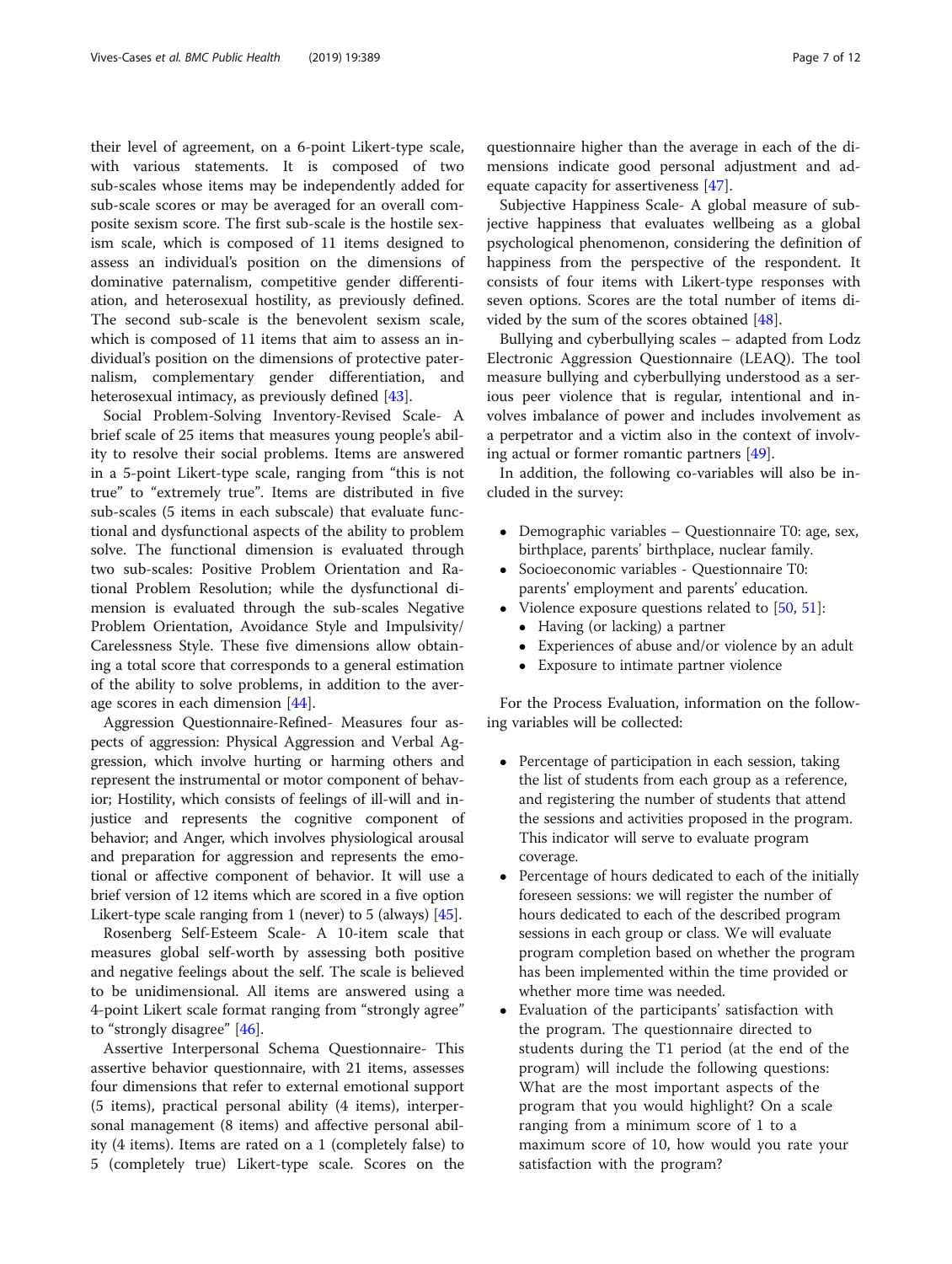# Data analysis

To evaluate the effects of the intervention in terms of the attitudes and behaviors measured in the questionnaires, the change in the response variables will be examined between time 0 (T0) and time 1 (T1), and between T1 and time 2 (T2). A graphic representation of the response variables in T0, T1 and T2 will be produced for both the intervention and control groups. The differences between T0-T1 and T1-T2 will be calculated. Later, in order to quantify the association of the intervention with the change in variables, linear regression models will be constructed for both periods. These models will use, as the main independent variable, the intervention indicator (intervention/control group) as well as the value of the dependent variable in the preceding time period (that is, T0 for the T0-T1 analysis, and T1 for the analysis of the change between T1 and T2).

Later on, multi-level linear regression models will be constructed; level 1 will correspond to the time period (T0, T1 and T2) and level 2 with the group (intervention/control). Using these models, we will analyze the individual change in the response variables of each individual over time (eq. 1) as well as the average trajectory of the group, the variation of the individual trajectories and the magnitude of the change attributable to the intervention, controlling for the co-variables – age, sex, place of origin, socioeconomic level – that could explain the difference between individuals (eq. 2). A significant interaction between the intervention variable (intervention/control) and the time period (T0, T1 and T2) would indicate that the resulting variable is associated differently with the time period in both groups (intervention/control). STATA and SPSS software programs will be used.

For the process evaluation, the success rate of the program implementation will be analyzed, stratified by sex, using the proportion of participants that initiate and finish the program in the three time periods. Finishing the program successfully will be defined as participants having attended at least 80% of training sessions (12/15 sessions) and participated in the assigned program activities. The level of satisfaction with proposed program activities will be evaluated using quantitative measurement of the average score and standard deviation of the variable satisfaction with the program.

### Ethical considerations

All information provided by the project partners and beneficiaries will be confidential. The participation of the target groups will be voluntary and will require a signed informed consent document from the school directors, parents and students. All the project's procedures and goals will be explained in detail to ensure that potential participants, their parents and teachers are well informed and do not feel forced into giving their consent. Actions will be implemented with professionalism, team work, proximity, availability and flexibility. This project aims to meet the principles of the Convention on the Rights of the Child (art. 19); Helsinki Declaration (AMM, 2013); Convention No. 108 of the Council of Europe of January 28, 1981 for the protection of individuals with regard to the automatic processing of personal data; Directive 95/46 / EC of the European Parliament and of the Council, October 24th Regulation (EU) No 1381/2013 of the European Parliament and of the Council of December 17, 2013 that describes rules for the protection of the rights of persons with disabilities; and Equality and Citizenship for the period 2014 to 2020. If disclosures are made by children during the project that raise concerns about their personal safety or the safety of other children, then the project team will seek to protect the child from further harm and comply directly with child safeguarding legislation within the country in which the research is taking place.

All partners must ask parents and children for their consent to make public the resulting video capsules, short films and photos during project implementation without children's name attached. They will be asked to provide a signed informed consent to publish and share all these project results for non-commercial purposes and without any kind of modification. They will be assured that the dissemination of these results will be carried out giving the appropriate credit and providing a link to the creative commons license (Attribution & Non-commercial & Non-derivate Creative Commons License: [https://creativecommons.org/](https://creativecommons.org/licenses/by-nc-nd/4.0/) [licenses/by-nc-nd/4.0/\)](https://creativecommons.org/licenses/by-nc-nd/4.0/).

All institutions and schools participating in the project will be responsible for the care and protection of children. They will be encouraged to adopt codes of good conduct, incorporating the prohibition, prevention and rejection of all forms of violence against children. They will also have the obligation to respect the rights of the child and to report any form of violence or risky situations to competent authorities (directive committee). In addition, the coordinator institution (University of Alicante, Spain) and all partners will ensure that all individuals working in the project in contact with children will have no prior convictions and sanctions and will ensure that everyone will adopt codes of good conduct and good praxis.

# **Discussion**

We foresee several challenges during the implementation and evaluation of this protocol. The first challenge emerges from the fact that we are going to implement and evaluate the same interventions with teachers and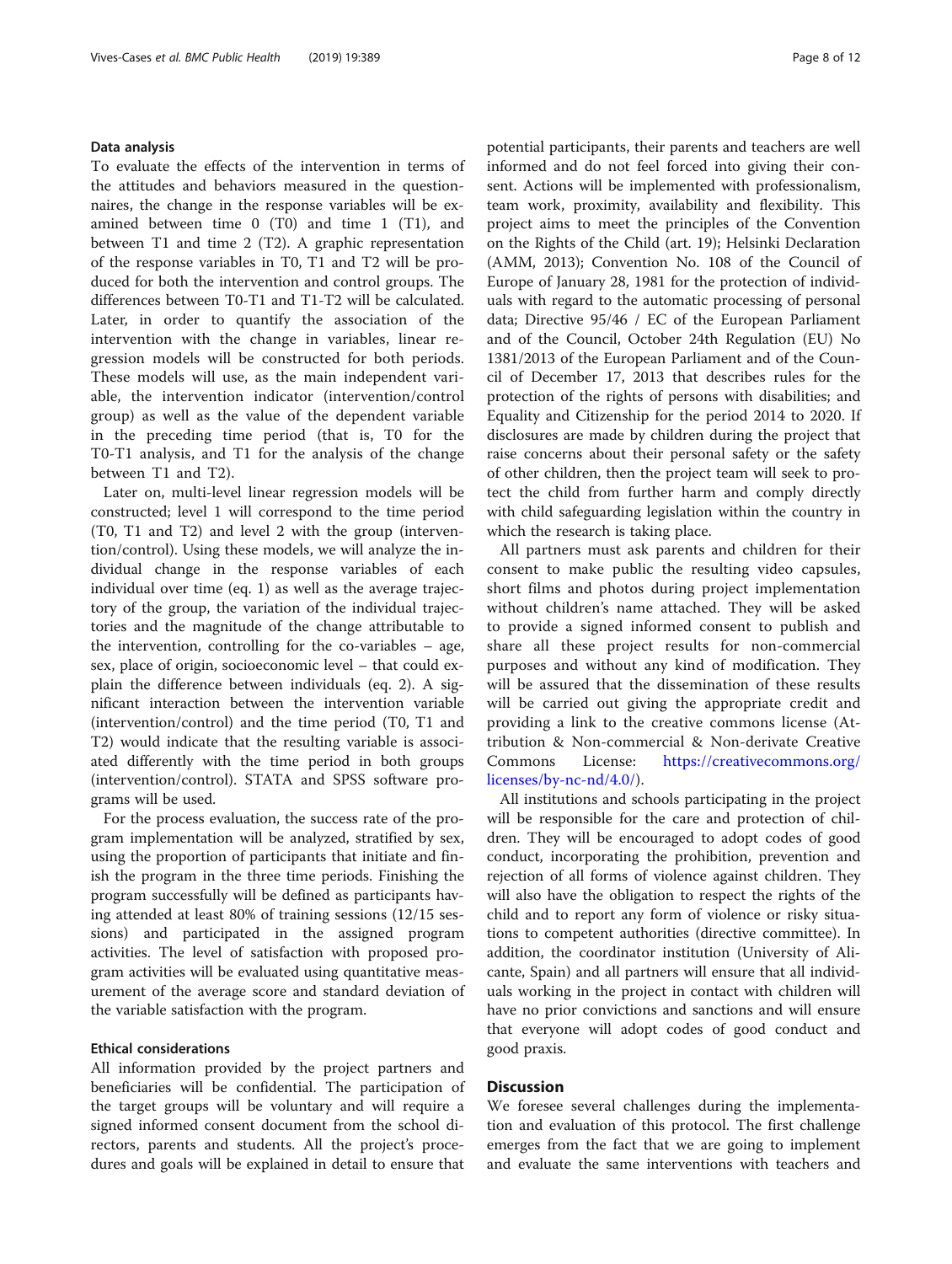students in six European cities which differ in many aspects, including their prevalence rates of dating violence [[52\]](#page-11-0). Although English is our common language, we must translate and adapt all training materials and selected evaluation indicators into our own languages, so that they can be used with our target populations. This challenge is also one of the added values of the project; it has the future potential to be transferrable to similar European contexts. The second challenge is related to promoting participation of all target groups, both those who will receive the intervention and evaluation and those who will receive only the evaluation, at least at first. In the case of the intervention groups, we consider that the participation of teachers is one of the main drivers of the proposed interventions with children. In the case of the control groups, we will offer the teachers our support and access to all training materials developed during the project so they can implement the workshop with students after the third 6-follow-up evaluation.

As in all longitudinal studies, we may lose cases during the intervention, mainly because the students may move. We think that these losses will affect our sample size very little. If a student does not attend class the day that the class will take the survey, he/ she will complete the questionnaire another day. In addition, it is possible that some scales show us that the students have very high capacities. In these cases, it may be difficult to identify changes due to a ceiling effect. Furthermore, effect sizes in psycho-educational interventions are usually small to moderate, and statistical differences may not be found at a country-level due to lack or statistical power. However, this should be overcome when analyzing the total sample.

In relation to the strengths of our study protocol, the interventions proposed in Lights4Violence go beyond the transmission of information centered on concepts and actions such as empowerment, in order to endow young people with motivation and learning related to healthy lifestyle habits [[53\]](#page-11-0). They are designed to develop a process of participatory teaching/learning in order to acquire competencies "to know", "to want" and "to do" in order to achieve a gradual process of empowerment. It is hoped that this process will provide greater control over the decisions and actions that affect how young people relate to determinants of their health and wellness [\[54](#page-11-0)]. In addition, the use of participatory techniques and learning resources that we use are especially important to promote adolescents' involvement in activities and programs. Young people prefer and become more implicated in active projects that include activities such as theatre performances or community activities where they can have "a voice" in reflecting their opinions and ideas [\[36\]](#page-11-0). The production of the proposed short filmsas a way or reinforcing the previous training in the core concepts and values of Lights4Violence- have been recognized as useful tools for learning and for work on health issues with young people and adolescents [\[55](#page-11-0)]. Finally, we expect to reproduce the positive results of previous interventions that have also integrated group learning as a pedagogical practice, which have shown the advantages and effectiveness of this type of learning in the integral training of the student [\[56](#page-11-0)]. Group learning develops- above all- abilities for social interaction, respect and support that are interrelated with learned knowledge and attitudes. That is to say, it permits integrating the student's own experiences with the enrichment of the experiences of others. It favors dialogue and active and critical participation related to the topic at hand, and it develops the ability for conflict resolution and working as a group.

To our knowledge, Lights4Violence is the first cross-national intervention study to promote positive relationships among adolescents. It is, in fact, the first attempt in our countries to combine previous experiences in preventing DV with the added value of promoting protective factors (or assets) against gender violence related to communication skills, empathy, prosocial affective competencies, anger management, and conflict management without violence. Addressing the current challenge requires new forms of gender violence prevention among those who are involved in their first intimate relationships or even among those who have not been in relationships yet. The adaptation and implementation of this study protocol in primary school students (aged between 11 and 12 years old) would be also a future challenge.

#### Abbreviations

DV: Dating Violence; IPV: Intimate Partner Violence

#### Acknowledgements

To all schools and students from the different involved settings for their time and valuable contribution in Lights4Violence project.

#### Funding

This paper was funded by the European Union's Rights, Equality and Citizenship Programme (2014–2020), under grant agreement No. 776905.

#### Availability of data and materials

The datasets and material that will be produced during the current study will be available from the corresponding author on reasonable request that guarantee their use according to the ethical procedures adopted in this project and participants' informed consent documents content.

#### Authors' contributions

CVC and MD conceived of the study; CVC, MD, RF, BS, NA and MS participated in its design and coordination. CVC prepared a first draft of the manuscripts and sent it to MD, RF, BS, NA, MS, ML, NB, SN, VM, FMC, JP, MJF, ICH, CV and CC for their revision. CVC, MD, RF, BS, NA, MS, ML, NB, SN, VM, FMC, JP, MJF, ICH, CV and CC made substantial contributions to the different versions of the study protocol and this manuscript. CVC, MD, RF, BS, NA, MS, ML, NB, SN, VM, FMC, JP, MJF, ICH, CV and CC give final approval of the version to be published and take public responsibility for appropriate portions of the content. CVC, MD, RF, BS, NA, MS, ML, NB, SN, VM, FMC, JP,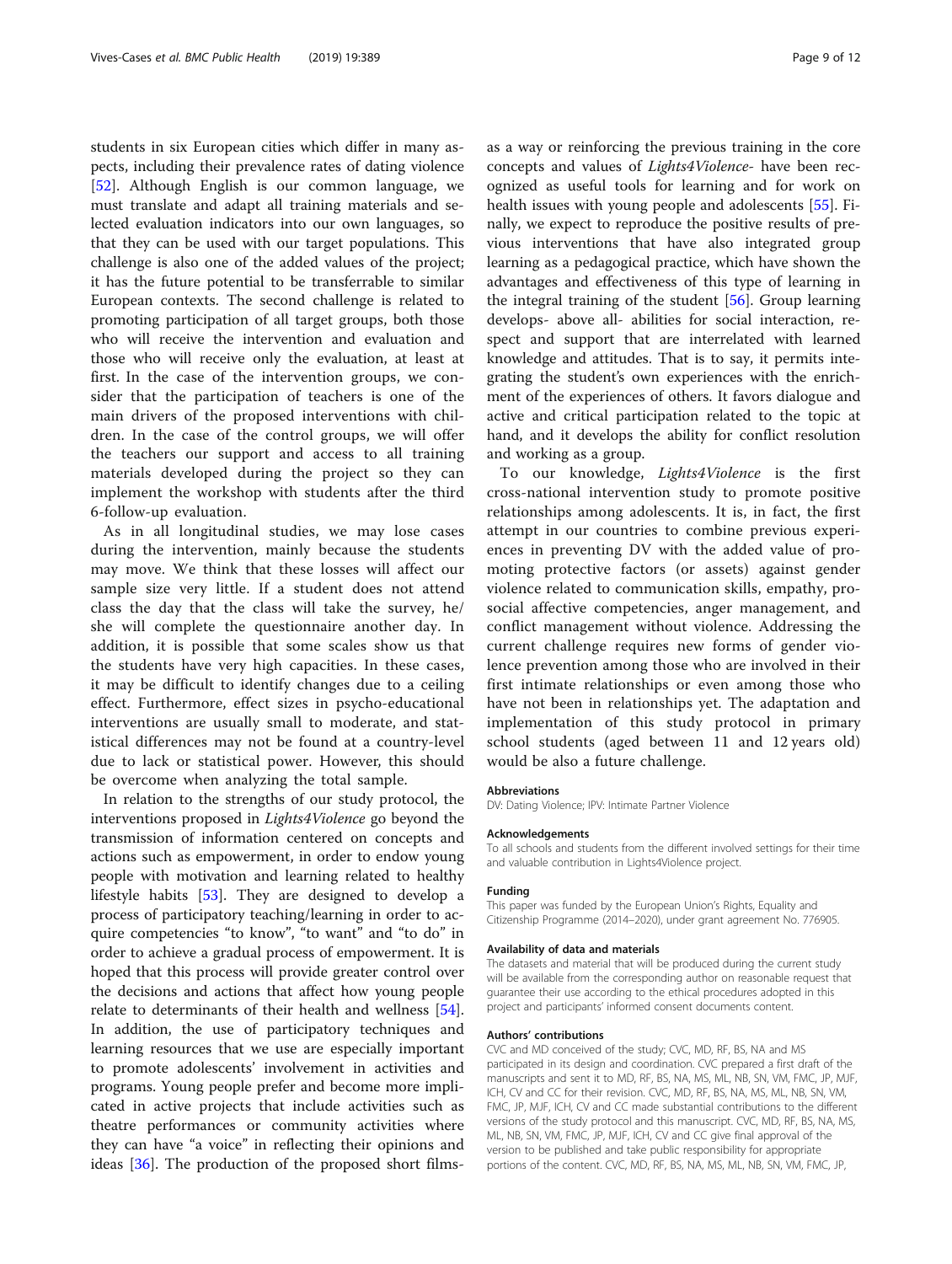MJF, ICH, CV and CC agreed to be accountable for all aspects of the work in ensuring that questions related to the accuracy or integrity of any part of the work are appropriately investigated and resolved. All authors read and approved the final manuscript.

#### Authors' information

Carmen Vives Cases, MPH, PhD.- Professor in the area of preventive medicine and public health of the University of Alicante. She has directed several research projects in the areas of epidemiology of gender-based violence against women, immigration, ethnic minorities and public health. She is now coordinating the European Commission Action Grant, "Lights, Camera and Action against dating violence" (Available at <http://www.lights4violence.eu/>). She is the author of more than 120 articles published in indexed journals about this issue [\(orcid.org/0000-0002-6797-5051](http://orcid.org/0000-0002-6797-5051)). She is a member of the WHO Collaborating Center for social inclusion and health issues at the University of Alicante.

Dr. Mari Carmen Davó Blanes (MPhil, PhD).- is Public Health Senior Lecturer at the University of Alicante. She has leaded and collaborated in several research projects on school health promotion, school feeding policy and gender violence and has authored and co-authored a wide range of papers on these topic. Member of the European Project "Policies on Marketing food and beverages to children" (POLMARK) she is currently coordinating the Public Health University Professors Forum for the improvement of public health curriculum in Spanish universities.

Rosario Ferrer-Cascales.- Ph.D. in Psychology. Full Professor in the area of Personality, Assessment and Psychological Treatment at the University of Alicante. Director of the Department of Health Psychology and of the Research Group Psychology Applied to Health and Human Behavior of the University of Alicante. She has published a wide range of articles in relevant journals of the area and has participated as Principal Investigator in different research projects. She has participated as researcher in different European Projects.

Belén Sanz Barbero (MHP, Phd) - Scientific researcher at the Health Institute Carlos III (Spain) Professor of epidemiology at the National School of Public Health (Madrid, Spain). She is expert in Social Epidemiology from a gender perspective. She is involved in several national and international projects about intimate partner violence. She is currently leading the evaluation in the project "Lights, Camera and Action against dating violence". She is member of the Spanish research network CIBERESP.

Natalia Albaladejo-Blazquez.- Ph.D. in Psychology. Graduate in Psychopedagogy. Associate Professor in the area of Personality, Assessment and Psychological Treatment at the Department of Health Psychology of the University of Alicante (Spain). Member of the Research Group Psychology Applied to Health and Human Behavior of the University of Alicante. Author of different articles published in indexed journals and presentations in national and international congresses.

Miriam Sánchez-SanSegundo.- PhD. in Health Science. Graduate in Psychology and Criminology. . She is Research Assistant Sciente with specialization in Personality, Assessment and Psychological Treatment as well as in Forensic Psychology. She has published articles in different JCR impact factor journals, written book chapters and participate in numerous scientific events. She is an active researcher of different European Commission funded Projects.

Manuel Lillo-Crespo, MSN, PhD- Associate Professor in the Department of Nursing and International Mobility Coordinator at the Faculty of Health Sciences, University of Alicante. He is also a Nurse Manager at Vistahermosa HLA Hospital in Alicante and recently appointed as Fellow of the Royal College of Surgeons in Ireland and Academic Fellow of his Regional Academy of Nursing (Comunidad Valenciana). He has participated in nine European Commission funded projects in the field of healthcare, directed 10 doctoral dissertations and published more than 65 scientific manuscripts and book chapters ([https://orcid.](https://orcid.org/0000-0003-2053-2808) [org/0000-0003-2053-2808](https://orcid.org/0000-0003-2053-2808)). His areas of expertise include: healthcare management, healthcare improvement science, qualitative methods and ageing. Nic Bowes, Phd.- is a Forensic Psychologist and Reader of Forensic Psychology at Cardiff Metropolitan University. Her practice and research interests relate to violent offending. She has experience of directing clinical trials, designing and implementing the methodology. Her research was accepted within the Research Excellence Framework, 2014. Nicola is a registered practitioner with the Health and Care Professions Council and also works as a Visitor for the HPC assisting them to evaluate academic programmes for practitioner psychologists in the UK. She is also a Chartered

Psychologist with the British Psychological Society (BPS) and Full Member of the BPS Division of Forensic Psychology (DFP). She is a member of the DFP national committee and is currently Consultations Lead.

Sofia Neves, PhD – is Assistant Professor at University Institute of Maia (ISMAI) and researcher at Interdisciplinary Center of Gender Studies (CIEG – ISCSP/ULisboa). She has been coordinating several research projects in the area of gender-based violence against women and social diversity. Since 2015 she is the President of Associação Plano i, a non-governmental organization aimed to promote Human Rights and prevent and combat gender-based violence. She is the author of numerous books, book chapters and articles [\(orcid.org/](http://orcid.org) 0000–0001–6180-4932).

Veronica Mocanu (M.D, Ph D) is Professor of Pathophysiology and Eating behavior at "Grigore T. Popa" University of Medicine and Pharmacy of Iasi, Romania. She is senior endocrinologist and her major research field of interest is the obesity (including exposure to violence of obese children and adolescencents). She is the coordinator of the regional Healthy TraditionsProgramme for the prevention of childhood obesity. She participated in different projects funded by the European Commission. She is the author of more than 50 papers published in indexed journals focusing on a healthy lifestyle. [\(orcid.org/0000-0002-9330-1691\)](http://orcid.org/0000-0002-9330-1691).

Elena Mihaela Cărăușu (M.D., Ph. D) is Associate Professor of Management and Public Health at "Grigore T. Popa" University of Medicine and Pharmacy of Iasi, Romania. In 1989, she graduated from the Faculty of Pediatrics and received the PhD degree in 1997. She is a senior (primary) physician in two specialties: Public Health and Management, since 2003, and Food Hygiene and Nutrition, since 1997. She has been involved in the international public health research project "Training and prevention for a healthy life" as team member. In the last 20 years she has published in extenso, as main author, over 130 studies and scientific papers focusing on public health issues, 15 of which in ISI indexed journals.

Jacek Pyżalski, PhD in humanities in the field of education studies. Participant and coordinator of about 60 national and international research projects. The author of many publications in peer-revied journals and books. His research interests are connected with the following issues: electronic aggression, new media, communication at school, traditional peer peer bullying and cyberbullying (also intervention aspects). In the years 2008–2012, he was a member of the international consortium of researchers of cyberbullying (COST IS801). A member of the European research network IS 1210 " Apperance matters" and currently COST CA16207 "European Network for Problematic Usage of the Internet".

Maria João Forjaz, PhD - Scientific researcher at the National School of Public Health, Spanish National Institute of Health Carlos III. She graduated from University of Lisbon and obtained her doctorate in Clinical Psychology in 2000 from University of North Texas, USA, with a Fulbright scholarship. She participates actively in the training of junior researchers and medical residents in public health and preventive medicine. Her research interests include scale validation and health indicators. Dr. Forjaz is the author of almost 100 articles in peer-review journal and several books and book chapters. She is an associate editor of the journal Quality of Life Research, an associated member of the European-funded joint action CHRODIS+ and group leader of the Spanish research network REDISSEC. Iwona Chmura-Rutkowska – assistant professor of pedagogy and sociology at the Faculty of Education Studies at Adam Mickiewicz University. She is a Scholarly Board member of the Interdisciplinary Center for Gender and Identity Research UAM and a lecturer at postgraduate Gender Studies UAM. Chmura-Rutkowska is an expert in social education sciences including gender studies. She has published on cultural and social conditioning of gender identity formation, violence and critical analysis of discourses of femininity and masculinity in popular cultural, school curricula, textbooks, every day live, biography and storytelling.

Cristina Pereira Vieira PhD in Sociology - Assistant Professor at the UAb (Open University, in Portugal) and researcher at Interdisciplinary Center of Gender Studies (CIEG – ISCSP/ULisboa). She has been conducting research on sexuality, gender, among others with emphasis on the experiences of youth sexuality; masculinities from the models and logics of relationships; Bodies and seduction; Equality and gender violence from the practice of discrimination (especially homophobic Bullying) in the daily relationship of youth. In this vast area, she is the author of publications and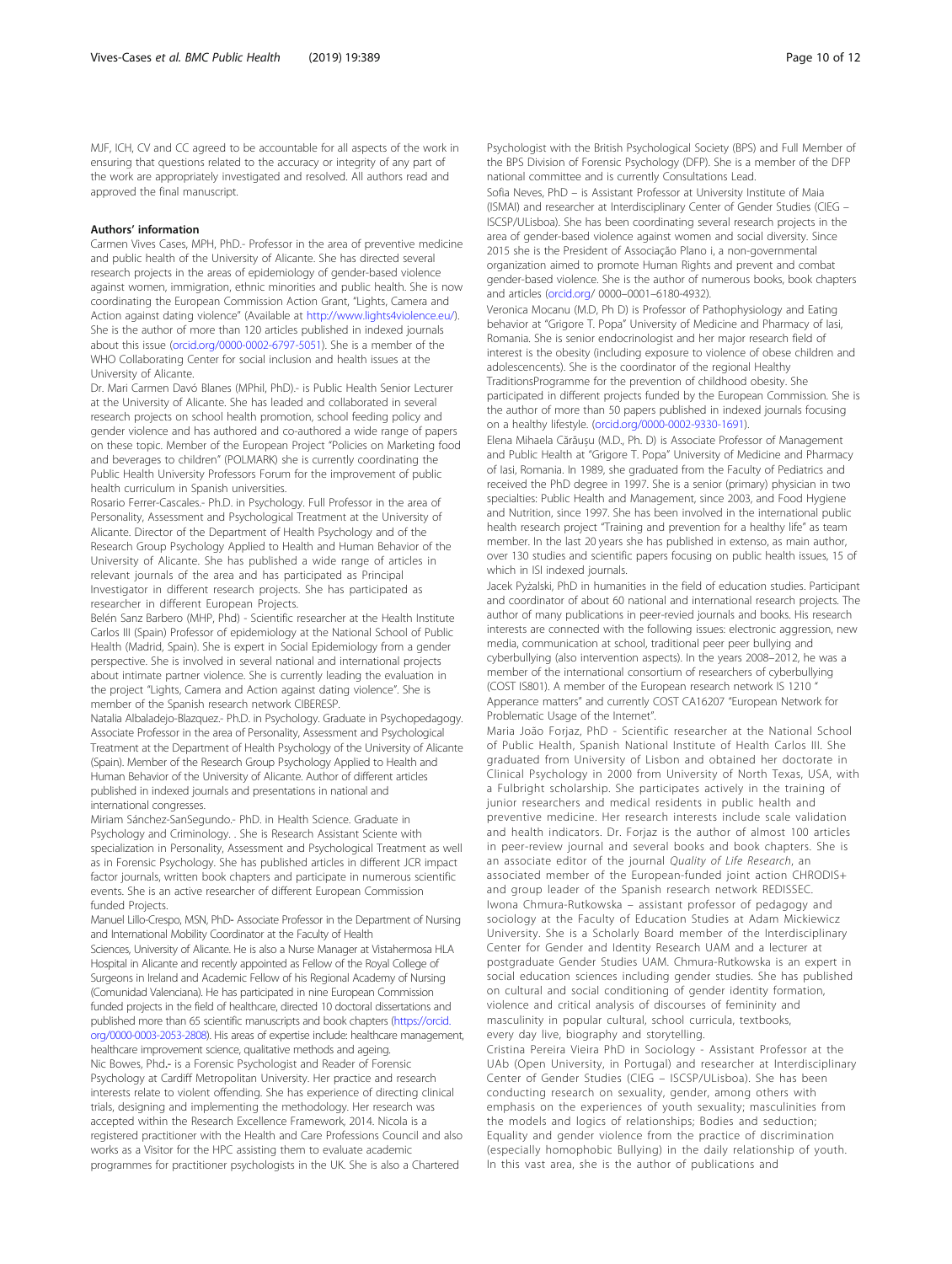<span id="page-10-0"></span>communications in national and international congresses. She is a member of the MEDUSA - Genders in transition: masculinities, affections, bodies and technoscience ([orcid.org](http://orcid.org)/ 0000–0002–5494-5371).

Consuelo Corradi Ph.D. is professor of Sociology at Lumsa University (Rome, Italy). Her research interests include the cross-national comparison of policies on gender violence and femicide. She is the author of more than 100 scientific publications on related topics. She is currently the scientific supervisor of WoMoGes, a Marie S. Curie global grant on surrogacy in 4 countries of the world. In 2007–2009 she was Vice-President of the European Sociological Association.

#### Ethics approval and consent to participate

The Lights4Violence protocol was approved by the ethical committee of the University of Alicante, Instituto Universitário da Maia/ Maiêutica Cooperativa de Ensino Superior CRL. Maia, Universitatea de Medicina si Farmacie Grigore T. Popa and Adam Mickiewicz University. Waivers were obteined from the Libera Universita Maria SS. Assunta of Rome and the Cardiff Metropolitan University. These ethics approvals/waivers covered the individual schools where we are going to perform our intervention. It was also registered in [ClinicalTrials.gov](http://clinicaltrials.gov) by the coordinator [\(Clinicaltrials.gov:](http://clinicaltrials.gov) NCT03411564. Unique Protocol ID: 776905. Date registered: 18-01-2018).

#### Consent for publication

All partners must ask parents and children for their consent to make public the resulting video capsules, short films and photos without children's name attached to protect their identity. They will be asked to provide a signed informed consent to publish and share all these project results for noncommercial purposes and without any kind of modification. They will be assured that the dissemination of these results will be carried out giving the appropriate credit and providing a link to the creative commons license (Attribution & Non-commercial & Non-derivate Creative Commons License: <https://creativecommons.org/licenses/by-nc-nd/4.0/>).

#### Competing interests

The authors declare that they have no competing interests.

# Publisher's Note

Springer Nature remains neutral with regard to jurisdictional claims in published maps and institutional affiliations.

#### Author details

<sup>1</sup> Faculty of Health Science, University of Alicante, Alicante, Spain. <sup>2</sup>CIBER of Epidemiology and Public Health (CIBERESP), Madrid, Spain. <sup>3</sup>Instituto de Salud Carlos III, Madrid, Spain. <sup>4</sup>Cardiff Metropolitan University, Cardiff, UK.<br><sup>5</sup>Institute Universitátio da Maia *(* Maiâutica Cooperativa de Ensino Superio <sup>5</sup>Instituto Universitário da Maia / Maiêutica Cooperativa de Ensino Superior CRL, Maia, Portugal. <sup>6</sup>Universitatea de Medicina si Farmacie Grigore T. Popa, lasi, Romania. <sup>7</sup>Adam Mickiewicz University, Poznan, Poland. <sup>8</sup>Universidade Aberta – Delegação do Porto, Lisbon, Portugal. <sup>9</sup>REDISSEC, Madrid, Spain.<br><sup>10</sup>Libera Universita Maria SS Assunta Di Roma, Rome, Italy.

# Received: 19 September 2018 Accepted: 29 March 2019 Published online: 08 April 2019

#### References

- 1. Stöckl H, March L, Pallitto C, Garcia-Moreno C. Intimate partner violence among adolescents and young women: prevalence and associated factors in nine countries: a cross-sectional study. BMC Public Health. 2014;14(1):751.
- 2. FRA (European Union Agency for Fundamental Rights):Violence against Women: an EU-wide survey. 2014. [http://fra.europa.eu/en/publication/](http://fra.europa.eu/en/publication/2014/violence-against-women-eu-wide-survey-main-results-report) [2014/violence-against-women-eu-wide-survey-main-results-report.](http://fra.europa.eu/en/publication/2014/violence-against-women-eu-wide-survey-main-results-report) Accessed 4 Apr 2019.
- 3. Vagi KJ, Rothman EF, Latzman NE, Tharp AT, Hall DM, Breiding MJ. Beyond correlates: a review of risk and protective factors for adolescent dating violence perpetration. J Youth Adolesc. 2013;42(4):633–49.
- 4. Bonomi AE, Anderson ML, Nemeth J, Rivara FP, Buettner C. History of dating violence and the association with late adolescent health. BMC Public Health. 2013;13:821.
- 5. Hanganu B, Crauciuc D, Petre-Ciudin V, Velnic A, Manoilescu I, Ioan B. Domestic violence in the postmodern society: ethical and forensic aspects. Postmodern Openings. 2017;8(3):46–58.
- 6. Ackard DM, Eisenberg ME, Neumark-Sztainer D. Long-term impact of adolescent dating violence on the behavioral and psychological health of male and female youth. J Pediatr. 2007;151(5):476–81.
- Pyżalski J. Electronic aggression among adolescents: An old house with a new facade or even a number of houses. In: Hällgren C, Dunkels E, Frånberg G-M, Hershey PA, editors. In: Youth culture and net culture: Online social practices. Hershey: IGI Global; 2011.
- 8. Peterman A, Bleck J, Palermo T. Age and intimate partner violence: an analysis of global trends among women experiencing victimization in 30 developing countries. J Adolesc Health. 2015;57(6):624–30.
- 9. Shook N, Gerrity D, Jurich J, Segrist A. Courtship violence among college students: a comparison of verbally and physically abusive couples. J Fam Violence. 2000;15(1):1–2.
- 10. Duncan N. Sexual bullying: gender conflict and pupil culture in secondary schools. London-New York: Routledge; 1999.
- 11. Martino W, Pallotta-Chiarolli M. Being normal is the only way to be: adolescent perspectives on gender and school. Sydney: University of New South Wales Press; 2005.
- 12. Hackett S. Children and young people with harmful sexual behaviours A Research Review. Totnes: Dartington Hall; 2014.
- 13. Kehily M. Sexuality, gender and schooling: shifting agendas in social learning. London: Routledge Falmer; 2002.
- 14. Goldstein S, Malanchuk O, Davis-Kean P, Eccles J. Risk factors of sexual harassment by peers: a longitudinal investigation of African American and European American adolescents. J Res Adolesc. 2007;17:285–300.
- 15. Jewell J, Brown C. Sexting, catcalls, and butt slaps: how gender stereotypes and perceived group norms predict sexualized behawior. Sex Roles. 2013;69(11–12):594–604.
- 16. Chmura-Rutkowska I. Conspiracy of silence. The loneliness of victims of sexual and gender-based violence in polish junior high schools. Forum Oświatowe. 2014;51(1):113–27.
- 17. Jewell J, Spears C, Perry B. All my friends are doing it: potentially offensive sexual behavior. Perpetration within adolescent social networks. J Res Adolesc. 2014;25(3):592–604.
- 18. Bonewitt A, De Santis E:The Issue of Violence against Women in the European Union. In: Directorate General for Internal Policies, European Parliament. 2016. [http://www.europarl.europa.eu/RegData/etudes/STUD/](http://www.europarl.europa.eu/RegData/etudes/STUD/2016/556931/IPOL_STU(2016)556931_EN.pdf) [2016/556931/IPOL\\_STU\(2016\)556931\\_EN.pdf](http://www.europarl.europa.eu/RegData/etudes/STUD/2016/556931/IPOL_STU(2016)556931_EN.pdf). Accessed 4 Apr 2019.
- 19. Corradi C, Stöckl H. The lessons of history: the role of the nation-states and the EU in fighting violence against women in 10 European countries. Curr Sociol. 2016;64(4):671–88.
- 20. Council of Europe:Convention on Preventing and Combating Violence against Women and Domestic Violence. 2011. [https://rm.coe.int/](https://rm.coe.int/168008482e) [168008482e.](https://rm.coe.int/168008482e) Accessed 4 Apr 2019.
- 21. Morgan A, Ziglio E. Revitalising the evidence base for public health: an assets model. Promot Educ. 2007;(Suppl 2):17–22.
- 22. Hernan-Garcia M, Botello-Diaz B, Marcos-Marcos J, Toro-Cardenas S, Gil-Garcia E. Understanding children: a qualitative study on health assets of the internet in Spain. Int J Public Health. 2015;60(2):239–47.
- 23. Diez J, Conde P, Sandin M, Urtasun M, Lopez R, Carrero JL, Gittelsohn J, Franco M. Understanding the local food environment: a participatory photovoice project in a low-income area in Madrid, Spain. Health Place. 2017;43:95–103.
- 24. Perez-Wilson P, Hernan M, Morgan AR, Mena A. Health assets for adolescents: opinions from a neighbourhood in Spain. Health Promot Int. 2015;30(3):552–62.
- 25. Hickman LJ, Jaycox LH, Aronoff J. Dating violence among adolescents: prevalence, gender distribution, and prevention program effectiveness. Trauma Violence Abuse. 2004;5(2):123–42.
- 26. Cornelius TL, Sullivan KT, Wyngarden N, Milliken JC. Participation in prevention programs for dating violence: beliefs about relationship violence and intention to participate. J Interpers Violence. 2009;24(6):1057–78.
- 27. Foshee VA, Bauman KE, Ennett ST, Suchindran C, Benefield T, Linder GF. Assessing the effects of the dating violence prevention program "safe dates" using random coefficient regression modeling. Prev Sci. 2005;6(3):245–58.
- 28. Wolfe DA, Crooks C, Jaffe P, Chiodo D, Hughes R, Ellis W, Stitt L, Donner A. A school-based program to prevent adolescent dating violence: a cluster randomized trial. Arch Pediatr Adolesc Med. 2009;163(8):692–9.
- 29. Organización Mundial de la Salud y Escuela de Higiene y Medicina Tropical de Londres:Prevención de la violencia sexual y violencia infligida por la